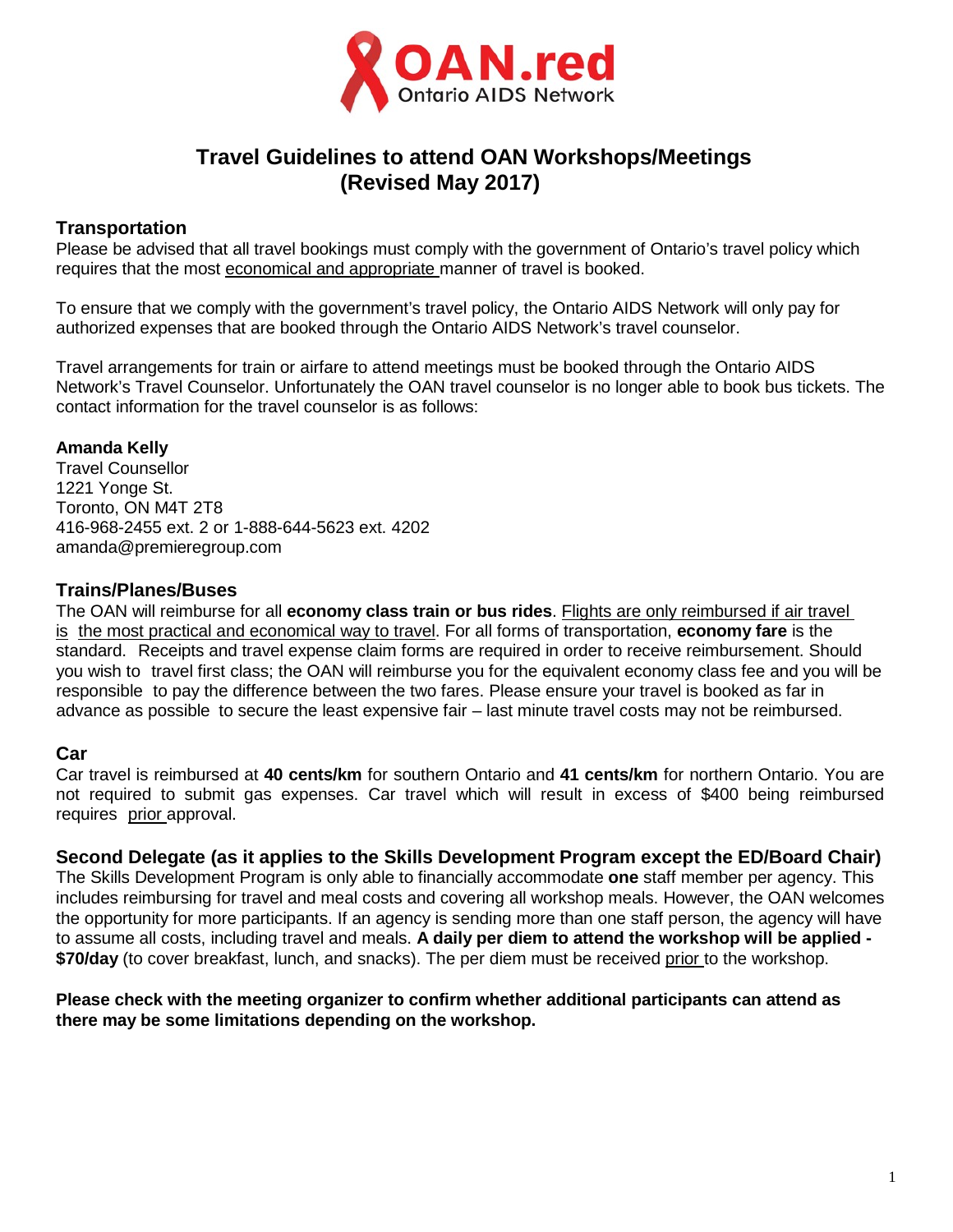

## **Taxi/Parking**

All taxi and parking expenses may be reimbursed when original receipts are submitted with a travel expense form. Due to a limited budget, we ask you to travel by the **least expensive** method of transportation. Should you choose to travel by a more expensive method (i.e. cabs), the OAN may reimburse for the least expensive amount. Local public transportation including hotel/airport shuttles must be used wherever possible.

#### **Hotel**

The hotel will be booked through the OAN office. Reimbursement will be made for single accommodation in a standard room. Other room charges (including phone, room service, bar tabs) will not be covered. If you arrive early or stay longer, you will be responsible for the full room cost for the additional nights.

#### **Staying with friends**

There is an allowance of \$30.00 per day which includes meals. A travel expense form must be completed which should include the purpose of the travel, identification of the host and the number of days stayed.

#### **Meals**

Meals will be reimbursed **up to** the following rates, and **actual meal receipts (not just credit card or debit slips or hotel bills)** are **required**:

| Breakfast | \$10.00 |
|-----------|---------|
| Lunch     | \$12.50 |
| Dinner    | \$22.50 |

This applies to meals not provided at the workshop/meeting and on travel days in accordance with your time of travel. NO ALCOHOL will be reimbursed.

Reimbursement is for **restaurant/prepared food ONLY**. Reimbursement for groceries must have prior approval and a written rationale must be submitted with the claim.

Original, itemized receipts are required and reimbursement must not exceed the actual amount spent. Taxes and gratuities are included in the meal rates.

The rates are not an allowance. They are for individual meals – you must have eaten the meal to be able to submit a claim for reimbursement.

### **Childcare Guidelines to attend OAN Workshops/Meetings**

- Prior written approval for reimbursement of childcare expenses is required for each workshop/meeting. Once approval given, the OAN caregiver form will be provided.
- Have a child 15 years old or younger or have a child over 15 years old who requires special care.
- Provide proof of guardianship and the age of the child e.g. birth certificate; for a child requiring special care, provide proof of care requirement.
- Reimbursement will only be provided if you incur expenses above and beyond your usual costs for child care as a direct result of attendance at the workshop/meeting. The intention is not to reimburse for normal childcare expenses incurred during normal work hours.
- Reimbursement will not be provided for workshop/meetings and events taking place at a time when school-aged children should be in school, unless under exceptional circumstances, such as statutory holidays, vacation days and days when schools are closed for professional development or other reasons.
- Reimbursement of actual costs will be \$10 per hour to a maximum of \$75 per 24-hour period, regardless of the number of children.
- Reimbursement will not apply for childcare provided by family members (e.g. spouse/partners)